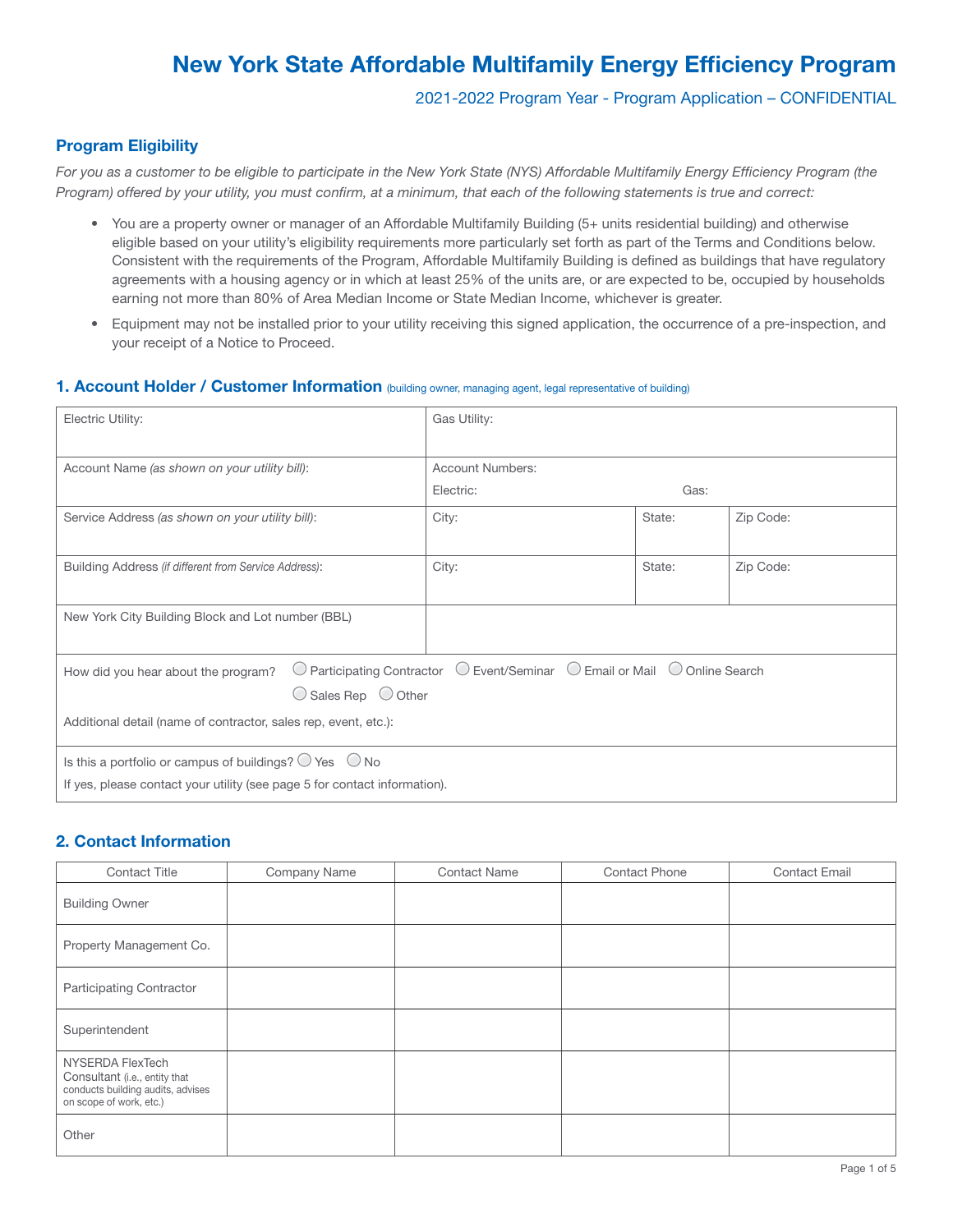2021-2022 Program Year - Program Application – CONFIDENTIAL

## 3. Building Information

| 1. Ownership entity is: $\bigcirc$ Private (for profit) $\bigcirc$ Private (non-profit) $\bigcirc$ Public/municipal                            |                                                                                                                                 |                                                 |  |
|------------------------------------------------------------------------------------------------------------------------------------------------|---------------------------------------------------------------------------------------------------------------------------------|-------------------------------------------------|--|
|                                                                                                                                                | 2. Building is a: $\bigcirc$ Multifamily High Rise (8+ stories) $\bigcirc$ Multifamily Low Rise (1-7 stories) $\bigcirc$ Other: |                                                 |  |
| 3. If property includes rental apartments, please indicate the status: $\bigcirc$ Rent Controlled $\bigcirc$ Rent Stabilized $\bigcirc$ Other: |                                                                                                                                 |                                                 |  |
| 4. Total Number of dwelling units:<br>5. Number of buildings:<br>6. Number of boilers:                                                         |                                                                                                                                 |                                                 |  |
| 8. Elevator: $\bigcirc$ Yes $\bigcirc$ No 9. Square footage (per building):<br>7. Number of floors (per building):<br>10. Year built:          |                                                                                                                                 |                                                 |  |
| 11. Heating fuel source (check all that apply):                                                                                                | 12. Electric meter type (check all that apply):                                                                                 | 13. Heating distribution system type:           |  |
| $\bigcirc$ Firm Gas $\bigcirc$ Electric $\bigcirc$ Steam                                                                                       | $\bigcirc$ Master metered                                                                                                       | $\bigcirc$ 1-pipe steam $\bigcirc$ 2-pipe steam |  |
| $\bigcirc$ Dual Fuel $\bigcirc$ Oil                                                                                                            | $\bigcirc$ Master metered with sub-meters                                                                                       | Hydronic (Hot water boiler)                     |  |
| $\bigcirc$ Interruptible Gas                                                                                                                   | $\bigcirc$ Direct metered                                                                                                       | $\bigcirc$ I don't know                         |  |
| $\bigcirc$ Other (specify):                                                                                                                    | $\bigcirc$ Temporary electric account                                                                                           |                                                 |  |

## 4. Income Eligibility

Check each statement that applies to the subject proposed project:

Building is an Affordable Multifamily Building regulated by a local, state, or federal agency. Examples of acceptable documentation that must be provided include, but are not limited to, regulatory agreements or mortgages from the following: US HUD, NYC HPD, NYC HDC, NYC HFA, NYS HCR.

Provide the name of the regulatory agency or program if applicable:

 Building meets the affordability requirements of the Program (at least 25% of the units in the building are occupied by a household that has a calculated household income no more than 80% of the Area or State Median Income, whichever is greater). Applicants must submit the annual rent, size, and occupancy for each apartment in the property.

## 5. Proposed Project Information

Please list what types of equipment you are interested in for your proposed project. Please see incentive fact sheets on your utility's website for full list of eligible measures.

Is the proposed project a "comprehensive" project? To be comprehensive, buildings will need to complete upgrades recommended by an energy audit and meet a point minimum designated by the Program Manual (as defined below as part of the Terms and Conditions below).

 $\bigcirc$  Yes  $\bigcirc$  No  $\bigcirc$  I don't know

Check which fuel type applies to the proposed project: Gas Electric Other fuels *(please specify)*: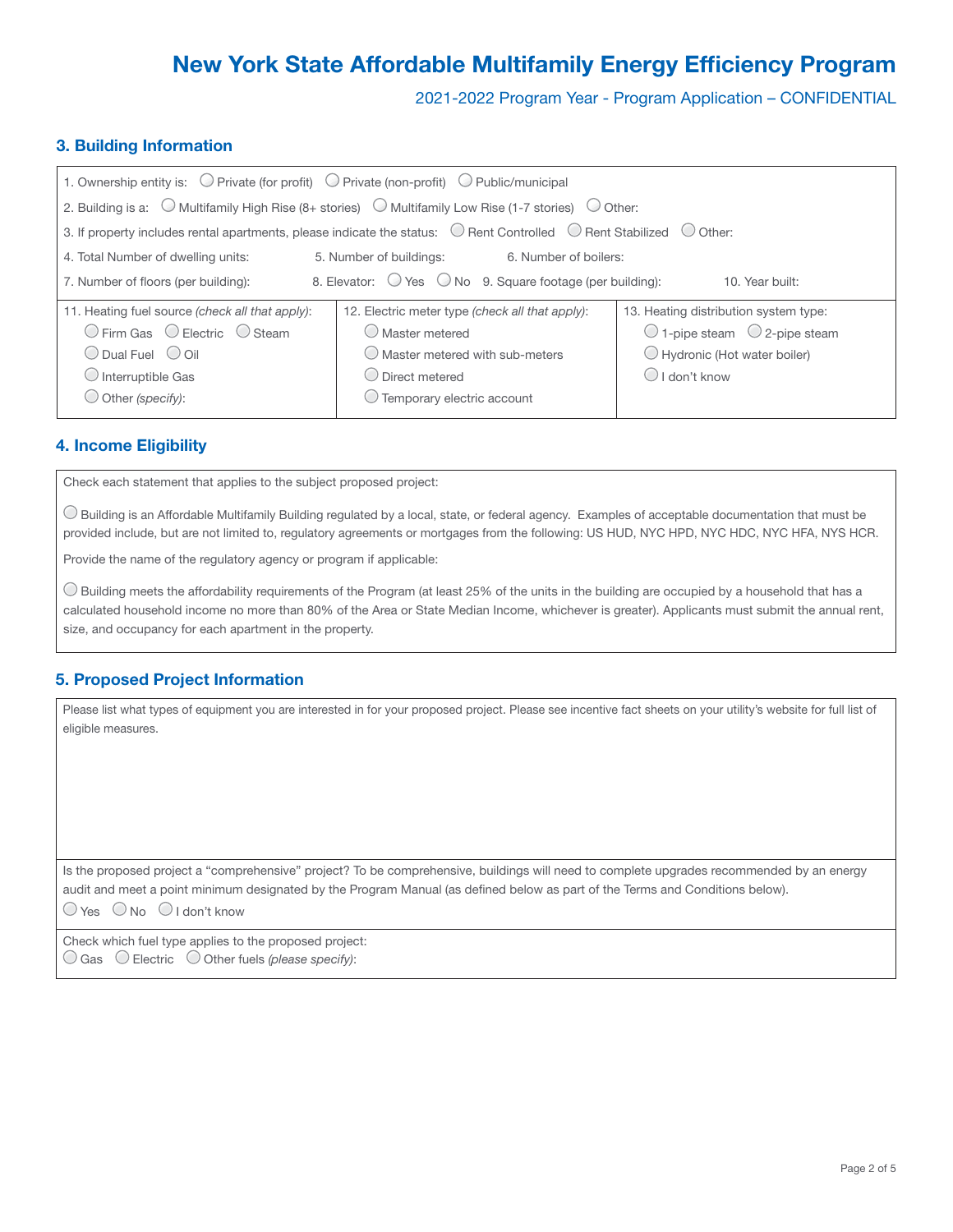2021-2022 Program Year - Program Application – CONFIDENTIAL

## **6. Technical Assistance** (only applicable for comprehensive projects)

| The following questions are only for customers proposing comprehensive projects. To be comprehensive, buildings will need to complete upgrades<br>recommended by an energy audit and meet a point minimum designated by the Program Manual.                                                                                                                                     |                                                     |  |  |
|---------------------------------------------------------------------------------------------------------------------------------------------------------------------------------------------------------------------------------------------------------------------------------------------------------------------------------------------------------------------------------|-----------------------------------------------------|--|--|
| If a building has recently gone through an energy audit, then the building may be exempt from this requirement if the audit conducted meets the<br>criteria set by the Program.                                                                                                                                                                                                 |                                                     |  |  |
| If a building does not have results from a recent energy audit, then the Program can provide technical assistance in this regard. Technical assistance<br>provides funding for building energy audits that identify energy efficiency opportunities and develop an initial scope of work. See the Program<br>Manual for more information on the technical assistance available. |                                                     |  |  |
| 1. Has an energy audit recently been completed for your building? $\bigcirc$ Yes $\bigcirc$ No                                                                                                                                                                                                                                                                                  |                                                     |  |  |
| 2. If yes, which of the following energy audits was conducted? © Assisted walk through © ASHRAE Level I © ASHRAE Level II                                                                                                                                                                                                                                                       |                                                     |  |  |
| $\bigcirc$ IPNA (Integrated Physical Needs Assessment) $\bigcirc$ Other (please specify):                                                                                                                                                                                                                                                                                       |                                                     |  |  |
| 3. If no: Are you interested in applying for technical assistance for your project? If you select "Yes," you will be put in touch with a representative of<br>the Program that can provide more information $\circledcirc$ Yes $\circledcirc$ No                                                                                                                                |                                                     |  |  |
| 4. If you are interested in applying for technical assistance, we will need the following information about your building's energy cost and consumption                                                                                                                                                                                                                         |                                                     |  |  |
| Annual Electricity Consumption (kWh):                                                                                                                                                                                                                                                                                                                                           | Annual Electricity Cost (\$):                       |  |  |
| Annual Natural Gas Consumption (therms):                                                                                                                                                                                                                                                                                                                                        | Annual Natural Gas Cost (\$):                       |  |  |
| Annual "Other" Fuel consumption (indicate unit) (if applicable):                                                                                                                                                                                                                                                                                                                | Annual "Other" Fuel Type Cost (\$) (if applicable): |  |  |
|                                                                                                                                                                                                                                                                                                                                                                                 | Total Annual Energy Cost (\$):                      |  |  |

## 7. Payee Authorization (If applicable, account holders may designate participating contractors in good standing with the Program to receive the incentive checks.)

The account holder hereby authorizes the incentive check to be paid directly to the entity referenced in the payee section below. If this box is checked, then the account holder must sign here; this signature must match the signature at the end of this application. The legal entity being paid must provide its W-9. Only the account holder may sign and submit (or authorize) this application

| Payee Name (please print):           | Payee Company Name:       |
|--------------------------------------|---------------------------|
| Payee Title (please print):          | Payee Address:            |
| Account Holder Name (please print):  | Account Holder Signature: |
| Account Holder Title (please print): | Date:                     |

## 8. Agreement

| By signing below and submitting this application, which includes the information presented above and the Terms and Conditions below, I certify that<br>the information presented above is true and accurate, I agree with the Terms and Conditions below, and I authorize the assigned contractors to have<br>appropriate building access in connection with the requirements of the Program. |                       |       |  |
|-----------------------------------------------------------------------------------------------------------------------------------------------------------------------------------------------------------------------------------------------------------------------------------------------------------------------------------------------------------------------------------------------|-----------------------|-------|--|
| Customer or Authorized Representative Name (please print):                                                                                                                                                                                                                                                                                                                                    | Title (please print): | Date: |  |
|                                                                                                                                                                                                                                                                                                                                                                                               |                       |       |  |
| Authorized Signature:                                                                                                                                                                                                                                                                                                                                                                         | Company Name:         |       |  |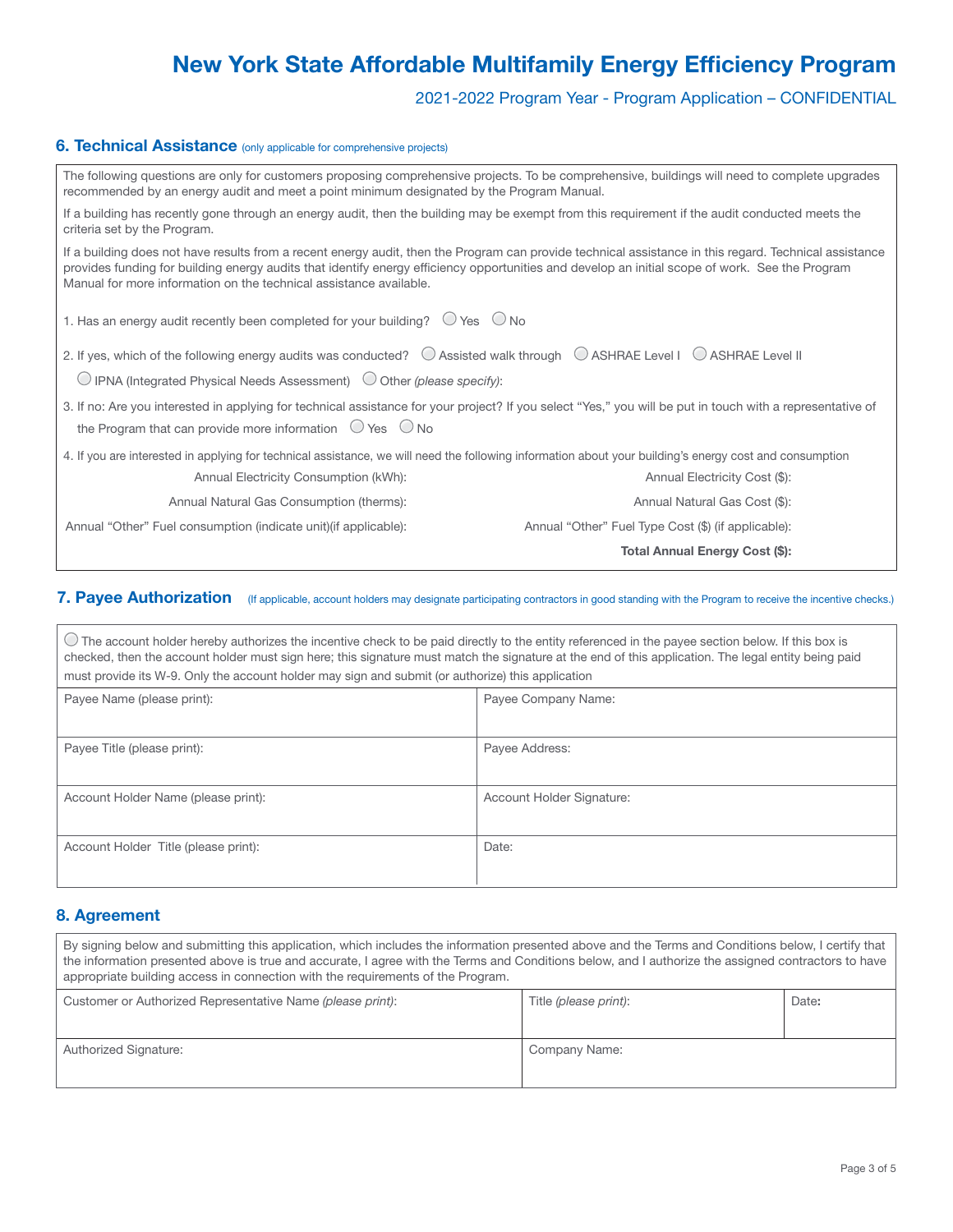## 2021-2022 Program Year - Program Application – CONFIDENTIAL

### TERMS AND CONDITIONS

These Terms and Conditions are applicable to a Customer (as defined below) (including by those duly authorized to act on behalf of a Customer) participating in the NYS Affordable Multifamily Energy Efficiency Program (the "Program") and when a Customer's utility is: Consolidated Edison Company of New York, Inc.; Niagara Mohawk Power Corporation d/b/a National Grid; New York State Electric and Gas Corporation and Rochester Gas and Electric Corporation; National Fuel Gas Distribution Corporation; Central Hudson Gas & Electric Corporation; and Orange & Rockland Utilities, Inc. The foregoing utilities shall in the singular be referred to herein as a "Utility" and together as the "Utilities" and reference to a Utility or to the Utilities shall without further mention be presumed to be references to an individual Customer's Utility or Utilities unless the context speaks to the collective action of the Utilities.

1. ELIGIBILITY: The Program offers financial incentives for energy efficiency measures to eligible customers ("Customers") who are property owners or managers of affordable multifamily residences with five or more dwelling units. A multifamily building is considered "affordable" if it was developed and is being maintained as affordable housing. Supporting documentation must be provided to prove that the building meets the criteria of an affordable multifamily residence. Examples of acceptable documentation include regulatory agreements or mortgages from housing agencies (e.g., the United States Department of Housing and Urban Development, the New York City Department of Housing Preservation and Development, etc.). A building can also meet affordability requirements through its rent roll, where at least 25% of the units in the building are occupied by a household that has a calculated household income of no more than 80% of the Area or State Median Income, whichever is higher. Applicants must submit the annual rent, size, and occupancy for each apartment in the building.

The Utilities will not offer financial incentives and/or rebates for the same eligible measure to those Customers who have received financial incentives or rebates from the New York State Energy Research and Development Authority (NYSERDA) and/or from another electric or gas utility company. Customers applying for technical assistance must do so consistent with the requirements provided for by the New York State Affordable Multifamily Energy Efficiency Program, Program Manual (the "Program Manual"), and as the Program Manual may be updated and amended from time to time. Among other things, as provided for by the Program Manual, Customers applying for technical assistance must pay into the System Benefit Charge (SBC) fund.

- 2. PROGRAM MANAGEMENT: The Program may at times be implemented and managed by an implementation contractor under contract with a Utility. Accordingly, all program undertakings or obligations of a Utility may be undertakings or obligations of either a Utility or an implementation contractor (including at times by and through subcontractors), whether or not expressly stated herein, and any express statement of an undertaking or obligation by a Utility or implementation contractor or any change thereto shall be without impact to a Customer's obligations hereunder.
- 3. QUALIFYING PROJECTS AND MEASURES: Qualifying projects include energy-efficiency measures identified as eligible for incentives in accordance with the rules of the Program and based on an energy survey of the building. Unless otherwise provided for by a Utility with respect to a Customer, qualifying projects will not include any energy-efficiency measures or energy-efficiency equipment or services purchased, contracted for, or installed prior to the project start date. If a Customer has electric and gas service by more than one utility, then, whenever possible, the Utility providing electric service will manage the project and distribute the incentive payments.
- 4. PROGRAM APPLICATION/PARTICIPATION AGREEMENT: By signing the Program Application above of which these Terms and Conditions form a part, a Customer authorizes building entry for purposes of accomplishing the objectives of the Program, including: conducting an energy survey of the building's common area and individual units, installing measures in individual units, installing any energy-efficiency measures subsequently agreed to consistent with the rules of the Program, inspecting installed measures, and evaluating the performance of installed measures.
- 5. INCENTIVE AMOUNTS: The amounts of the incentives for which qualifying projects are eligible are set forth as part of the Program Manual. Decisions by any of the Utilities regarding incentives will be final. THE UTILITIES RESERVE THE RIGHT TO CHANGE THE MEASURES AND INCENTIVES AT ANY TIME THROUGHOUT THE PROGRAM WITHOUT PRIOR NOTICE. WITHOUT LIMITATION, INCENTIVES LISTED IN THE PROGRAM MANUAL ARE CURRENTLY INTENDED TO BE VALID THROUGH DECEMBER 31, 2022, BUT MAY BE CHANGED AT ANY TIME AT THE DISCRETION OF THE UTILITIES. The Utilities will honor all written commitments made to Customers prior to the date of any incentive changes, provided that project installations are fully completed within the time committed to by a Customer, and also as more particularly provided for by Section 12 below of these Terms and Conditions. Incentive amounts may be impacted negatively by any failure on the part of a Customer to meet the requirements of the Program, including, with limitation, the installation requirements provided for by Section 14 of these Terms and Conditions.
- 6. CUSTOMER WORK AUTHORIZATION AND PROJECT WORK PLAN: Individual building objectives will be discussed with Customers by or on behalf of a Utility, including to provide information on alternatives, and to discuss process and create a scope of work and schedule. One or more installation subcontractors may be proposed by or on behalf of a Utility to complete the measure-installation work, or, in regions like New York City and Westchester, a Customer may select one or more contractors from a proposed list of participating contractors. A Customer also has the option to choose a contractor outside of a proposed list. To be included on the proposed list of a Utility, a contractor may be required to submit contractor-qualification forms, provide documentation of required insurance, agree to follow program guidelines and protocol (including program reporting and verification requirements), and otherwise be in good standing with the Utilities.
- 7. IMPLEMENTATION OF WORK, PAYMENT OF INCENTIVES, INSPECTION REQUIREMENTS: A Customer must pay its share of the cost for each measure to be installed at a time not later than the completion of installation of that measure. For projects that are not comprehensive projects, when it is confirmed that a project is satisfactorily completed, payment of the incentive to a Customer will be arranged, or, if authorized to do so by the building owner, directly to the installation contractor for that measure. A post-installation inspection to ensure satisfactory measure installation for purposes of the payment of incentives may be conducted at the sole discretion of a Utility. Incentive checks will be sent approximately six weeks after confirmation of satisfactory installation. For comprehensive projects, a mid-project payment may be offered. The mid-project payment may be available upon request by the customer for prescriptive measures that have been fully completed and inspected. With advance notice to a Customer, following completion of the project and in order to provide the Utilities with an opportunity to review the operation of the energy-efficiency measures for program evaluation purposes, the Customer agrees to cooperate with any effort by the Utilities or their contractors and subcontractors to make or to have made follow-up visits to Customer facilities, and the Customer shall provide building energy systems data, supporting documentation, and otherwise cooperate fully in support of this effort.
- 8. CUSTOMER INFORMATION AND PROGRAM APPLICATION: Customer agrees that Customer's information, including name, electric and/or gas consumption data, project information, and electric and/or gas energy savings may be provided to the Utilities' third-party evaluation contractor for purposes of program management, incentive payment, and program evaluation purposes, subject to the Utilities entering into an agreement with the evaluation contractor to maintain such Customer information confidential, and without regard to whether or not a Customer receives electric and gas service from more than one utility. Customer information may also be provided to the New York State Public Service Commission ("PSC") or New York State Department of Public Service Staff ("DPS Staff"). Any Customer information provided to the PSC or DPS Staff will be aggregated with information about other customers and not personally identifiable. Related to comprehensive projects available under the Program, Customers interested in technical assistance (related to building energy audits and other related things) will also have their customer information and application shared with NYSERDA, the administrator and provider of such technical assistance offered through the Program.
- 9. TAX LIABILITY and CREDITS: Each Customer is responsible for any taxes that may be imposed on the customer as a result of measures installed under the Program. Each Customer must provide a valid Federal Tax Identification Number.
- 10. DISPUTES: The Utilities in each case will have sole discretion to decide on the final resolution of any issues related to the Program, including but not limited to eligibility or incentives.
- 11. PROGRAM CHANGES: The Utilities reserve the right to change, modify, or terminate the Program at any time without any liability, except as expressly stated herein. The Utilities will honor all written commitments made to Customers prior to the date of any change, modification or termination of the Program, provided that project installations are fully completed within the time committed to by Customers prior to such date of change.
- 12.PROGRAM EXPIRATION: The current cycle of the Program will expire on December 31, 2025, when funds are depleted, or when the Program is terminated, whichever comes first, or as may be otherwise determined by a Utility. As also provided for by Section 5 of these Terms and Conditions, incentives listed in the Program Manual are currently intended to be valid through December 31, 2022, but may be changed at any time at the discretion of the Utilities. For projects that are not comprehensive projects, all projects must be completed (all documents received, and project ready for post inspection) 12 months after the Notice to Proceed (for prescriptive and direct install projects) or Preliminary Incentive Offer Letter (for custom projects) is issued. For comprehensive projects, incentive rates will be guaranteed if a project's Scope of Work is completed 2 years (24 months) after the Notice to Proceed is issued. If an extension is required, then a request must be made in writing to the Program with supporting detail and information, and acceptance or rejection of any request for extension will be determined solely by the Utilities in any given case.
- 13.DISCLAIMER: No representations or warranties, expressed or implied, are made to any party in connection with the Program, including, without limitation, no guarantee that implementation of energy-efficiency measures or use of the equipment purchased or installed pursuant to the Program will result in energycost savings. Also, all Customers are advised to engage qualified engineers or other qualified consultants to evaluate the risks and benefits, if any, of such implementation and use on energy consumption, cost savings, or operation of Customer facilities. Nothing provided for by the Utilities in connection with the Program (including, without limitation, these Terms and Conditions, the Program Application, the Program Manual, and any other document or agreement related to the Program) is intended to create a reliance on the part of any Customer or contractor participating in the Program or in any incentive program sponsored by the Utilities; nothing is intended to take the place of the knowledge, expertise and obligation of any contractor retained by a Customer to perform work in connection with incentives provided for by the Utilities. No Utility is a party to any contract with a Customer for the performance of work in connection with incentives, nor is any Utility a party to any contract with any contractor or subcontractor for the performance of any work for or on behalf of a Customer in connection with incentives.
- 14. INSTALLATION REQUIREMENTS: All work must be in full compliance with the requirements of the Program Manual, applicable laws, rules, and regulations of the State of New York and any authorities having governmental and regulatory authority in the jurisdiction. It is recommended by the Utilities that work should be performed by subcontractors or participating contractors proposed by or on behalf of the Utilities for participation in the Program. Additionally, for projects that are not comprehensive projects, work must be completed within 12 months of the commitment execution date. For comprehensive projects, the time frame set forth in the Notice to Proceed will provide the date of completion for a project. In the removal of old equipment, the customer confirms that, as a requirement of the Program, the owner or any subcontractor carrying out installation of measures under the Program shall remove and dispose of any and all equipment or materials that are replaced or removed in accordance with all applicable laws, rules, and regulations.